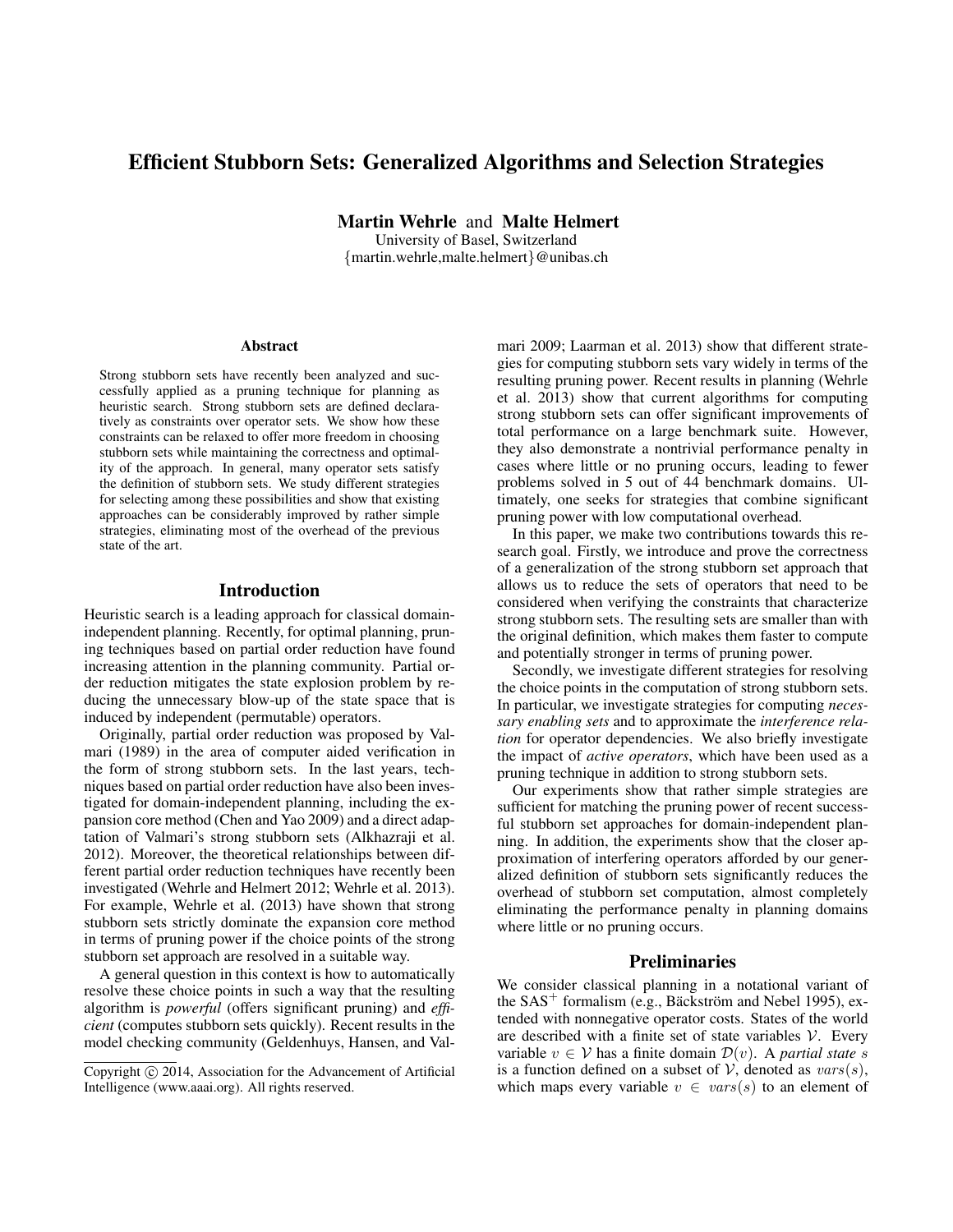its domain  $\mathcal{D}(v)$ . We write s[v] for the value to which  $v$  is mapped. If a partial state is defined on all variables  $(vars(s) = V)$ , it is called a *state*.

**Definition 1** (planning task)**.** *A* planning task *is a 4-tuple*  $\Pi = (\mathcal{V}, \mathcal{O}, s_0, s_\star)$ *, where*  $\mathcal V$  *is a finite set of finite-domain variables,*  $\mathcal O$  *is a finite set of* operators,  $s_0$  *is a state called the* initial state, and  $s<sub>*</sub>$  *is a partial state called the* goal.

*Each operator* o *has an associated partial state* pre(o) *called its* precondition*, an associated partial state* eff (o) *called its* effect*, and an associated nonnegative number*  $cost(o) \in \mathbb{R}^+_0$  *called its* cost.

The *precondition variables* prevars(o) of an operator  $o$  are the variables for which  $pre(o)$  is defined, i.e.,  $prevars(o) = vars(re(o))$ . Similarly, the *effect variables* of *o* are defined as  $\text{effvars}(o) = \text{vars}(\text{eff}(o)).$ 

A pair  $(v, d)$  with  $v \in V$  and  $d \in \mathcal{D}(v)$  is called a *fact*. We follow the convention of considering functions as sets of pairs, so  $(v, d) \in s$  and  $s[v] = d$  are interchangeable notations. If f is a fact and o is an operator with  $f \in eff(o)$ , then o is called an *achiever* of f. Operators which achieve only one fact are called *unary*.

An operator *o* is *applicable* in a state *s* if  $pre(o) \subseteq s$ . In this case, the *successor state*  $o(s)$  of s for operator o is defined as the state that is obtained by updating  $s$  according to  $eff(o): o(s)[v] = eff(o)[v]$  for all  $v \in effvars(o)$  and  $o(s)[v] = s[v]$  for all  $v \notin \text{effvars}(o)$ . If o is not applicable in s, the successor state  $o(s)$  is undefined. We denote the set of applicable operators in s with  $app(s)$ .

**Definition 2** (plan, solvable, optimal)**.** *Let* Π =  $(V, O, s_0, s_*)$  *be a planning task and let s be one of its states.* A plan *or* solution *for s is a finite sequence*  $\pi$  = o1, . . . , o<sup>n</sup> *of operators of* Π *such that applying these operators to* s *in sequence leads to a state that includes the goal,*  $i.e., s_\star \subseteq o_n(o_{n-1}(\dots(o_1(s))\dots)).$  The  $\cos of \pi$  is defined  $as \sum_{i=1}^{n} cost(o_i)$ .

*We call a state* s solvable *if a plan for* s *exists and* unsolvable *otherwise. A plan for* s *is* optimal *if its cost is minimal among all plans for* s*. We write* h ∗ (s) *to denote the cost of an optimal plan for s, setting*  $h^*(s) = \infty$  *if s is unsolvable.* 

In this paper we consider *optimal* planning, which is the problem of finding an optimal plan for the initial state of a planning task or proving that the initial state is unsolvable.

#### **Successor Pruning**

Strong stubborn sets are an example of a *state-based successor pruning* method, used within a state-space search algorithm such as A<sup>∗</sup> (Hart, Nilsson, and Raphael 1968). In this section, we introduce a general notion of *successor pruning functions* and describe conditions under which they preserve the optimality of A<sup>∗</sup> -style algorithms. In the following section, we will describe a generalization of strong stubborn sets that satisfies these conditions.

**Definition 3** (successor pruning function)**.** *Let* Π *be a planning task with states* S *and operators* O*. A* successor pruning function *for*  $\Pi$  *is a function succ* :  $S \rightarrow 2^{\circ}$  *such that*  $succ(s) \subseteq app(s)$  *for all*  $s \in S$ .



Figure 1: Example for unsafe pruning with zero-cost operators. Operators a and b start optimal plans in  $s_1$  and  $s_2$ , but setting  $succ(s_1) = \{a\}$  and  $succ(s_2) = \{b\}$  makes the task unsolvable.

Successor pruning functions are used within search algorithms to modify the *state expansion* step: when generating the successor states of a given state  $s$ , instead of considering the complete set of applicable operators  $app(s)$ , we only consider the subset  $succ(s)$ . The other applicable operators are said to be *pruned*.

For optimal planning, we are interested in successor pruning functions which guarantee that optimal solutions for the planning task can still be found with this kind of pruning. We call such successor pruning functions *safe*.

**Definition 4** (safe)**.** *Let* succ *be a successor pruning function for a planning task* Π*. We say that* succ *is* safe *if for every state* s*, the cost of an optimal solution for* s *is the same when using the pruned state space induced by* succ *as when using the full state space induced by* app*.*

It is easy to see that general optimal search algorithms such as  $A^*$  with an admissible heuristic remain optimal when using a safe successor pruning function: general search algorithms like A<sup>\*</sup> treat the state space as a black box, so the known properties of A<sup>∗</sup> apply, except that the algorithm uses the pruned state space instead of the original one. Therefore, if the initial state is solvable  $A^*$  will find a solution which is optimal in the pruned state space. With a safe successor pruning function such a solution is also optimal in the full state space.

In general, it is of course difficult to determine if a given successor pruning function is safe. Therefore, we will try to find sufficient conditions for safety. As a first attempt to make the definition more operational, we might believe that a successor pruning function is safe if, in every solvable non-goal state, it includes at least one operator that starts an optimal plan from this state. Indeed, in the absence of zerocost operators, this is a sufficient and necessary criterion for safety.

However, in the general case this criterion is not sufficient, as illustrated in Fig. 1. In state  $s_1$ ,  $\pi_1 = a$ , d is an optimal plan, and in state  $s_2$ ,  $\pi_2 = b$ , c is an optimal plan. However, if we use a successor pruning function based on the first operators of these plans (i.e.,  $succ(s_1) = \{a\}$  and  $succ(s_2) = \{b\}$ , it is no longer possible to reach the goal state  $s_3$  from the other states. The underlying problem here is that applying zero-cost operators from an optimal plan does not necessarily make progress towards the goal. Fortunately, we can work around this problem by paying special attention to operators of cost 0.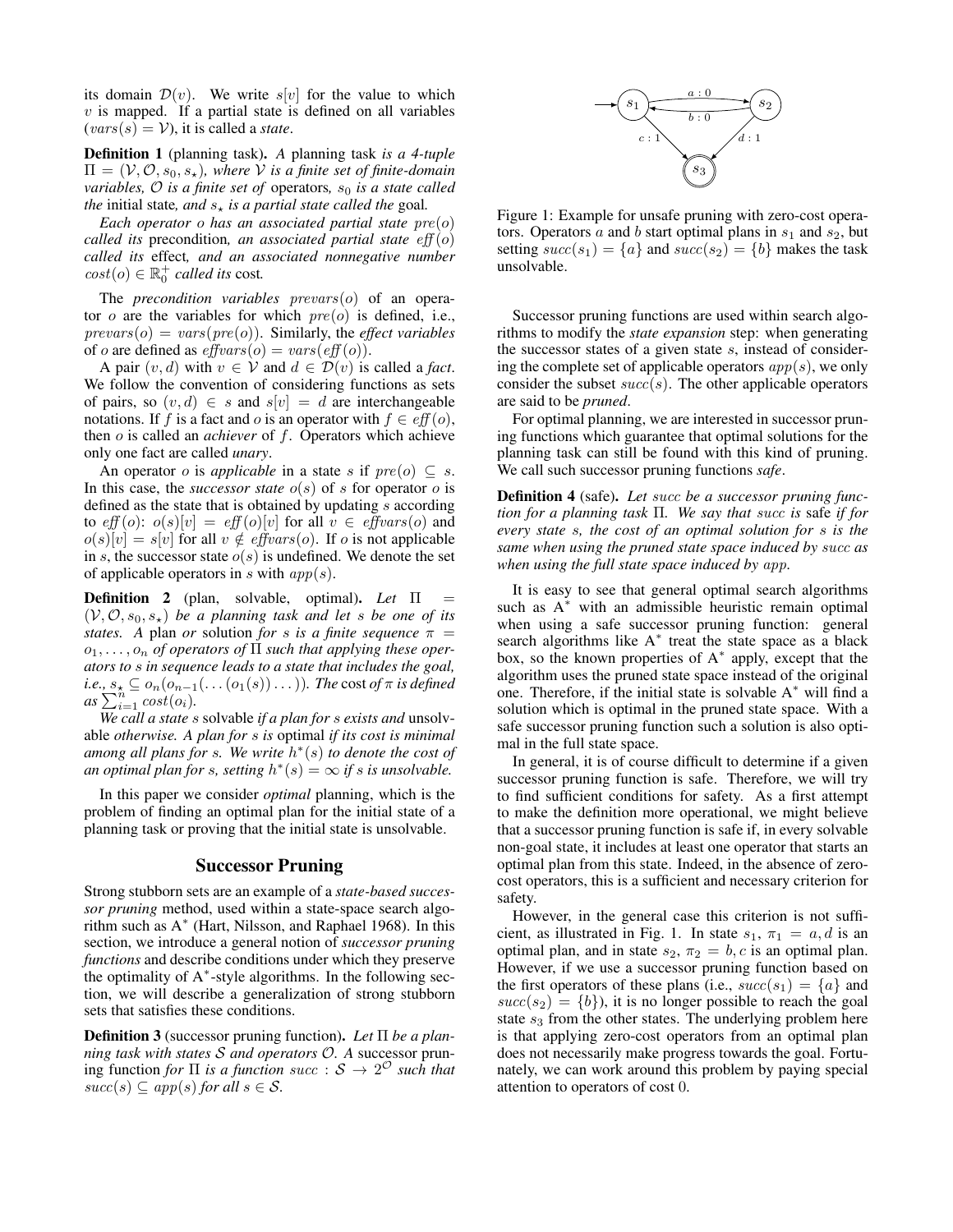**Definition 5** (strongly optimal)**.** *Let* Π *be a planning task and* s *be one of its states. We say that a plan for* s *is* strongly optimal *if it is optimal for* s *and includes a minimal number of* 0*-cost state transitions among all optimal plans for* s*.*

Strongly optimal plans can be understood as plans that are optimal under a modified cost function where operators of original cost 0 incur a very small cost  $\varepsilon$ , chosen small enough to only affect tie-breaking between plans of the same original cost. It is easy to see that every operator in a strongly optimal plan "takes us closer to the goal" in a quantifiable way (either  $h^*(s)$  or the number of required 0-cost transitions decreases at each step), from which we obtain the following result.

**Proposition 1.** *Let* succ *be a successor pruning function such that for every solvable non-goal state* s*,* succ(s) *contains at least one operator which is the first operator in a strongly optimal plan for* s*. Then* succ *is safe.*

## **Generalized Strong Stubborn Sets**

Strong stubborn sets have been defined in three recent papers on AI planning (Wehrle and Helmert 2012; Alkhazraji et al. 2012; Wehrle et al. 2013). All three definitions are subtly different, and the definition of *generalized strong stubborn sets* we present in this section generalizes all of them.

Intuitively, the previous definitions ensure that the following property holds: *for every plan* π *for the current state, there exists a permutation of* π *which is not pruned*. Our generalization only requires that in a solvable state, for *at least one strongly optimal plan*, there exists a permutation which is not pruned.

As a first step, we define *interfering operators*, which are related to the notion of permuting plans.

**Definition 6** (interference). Let  $o_1$  and  $o_2$  be operators of a *planning task*  $\Pi$ *, and let s be a state of*  $\Pi$ *. We say that*  $o_1$ *and*  $o_2$  interfere *in s if they are both applicable in s, and* 

- $o_1$  disables  $o_2$  *in s, i.e.,*  $o_2 \notin app(o_1(s))$ *, or*
- $\bullet$   $o_2$  *disables*  $o_1$ *, or*
- $o_1$  *and*  $o_2$  conflict *in s, i.e.,*  $s_{12} = o_2(o_1(s))$  *and*  $s_{21} = o_2(o_1(s))$  $o_1(o_2(s))$  *are both defined and differ:*  $s_{12} \neq s_{21}$ *.*

This definition follows our earlier work (Wehrle and Helmert 2012), except that the earlier definition is based on a global notion of interference rather than interference in a particular state. The other two cited papers define interference as a syntactic approximation of our definition. In particular, under their definitions, operators can interfere even if they are never jointly applicable (for example because of contradictory preconditions).

Next, we give a definition of *necessary enabling sets*, which are the second important ingredient for the computation of strong stubborn sets.

**Definition 7** (necessary enabling set)**.** *Let* Π *be a planning task, let* o *be one of its operators, and let Seq be a set of operator sequences applicable in the initial state of* Π*.*

*A* necessary enabling set *(NES) for* o *and Seq is a set* N *of operators such that every operator sequence in Seq which includes* o *as one of its operators also includes some operator* o ′ ∈ N *before the first occurrence of* o*.*

Necessary enabling sets are closely related to *disjunctive action landmarks* (e.g., Helmert and Domshlak 2009), which are sets of operators that contain at least one operator from every plan. Our definition of necessary enabling sets differs from previous ones by allowing to restrict attention to an arbitrary set of operator sequences. In previous definitions, *Seq* must either be the set of *all* applicable operator sequences (Alkhazraji et al. 2012) or all solutions (Wehrle and Helmert 2012; Wehrle et al. 2013).

We can now give the definition of generalized strong stubborn sets.

**Definition 8** (generalized strong stubborn set). Let  $\Pi$  =  $(V, \mathcal{O}, s_0, s_*)$  *be a planning task, and let s be a state of*  $\Pi$ .

*A* generalized strong stubborn set *(GSSS) in* s *is a set of operators*  $G \subseteq \mathcal{O}$  *with the following properties.* 

*If* s is an unsolvable state or a goal state, every set  $G \subseteq \mathcal{O}$ *is a GSSS.*

*If* s *is a solvable non-goal state, then* G *has an associated set of operators*  $E \subseteq \mathcal{O}$  *(called the envelope of G). Let*  $\Pi_s^E = (V, E, s, s_\star)$ , let Opt be the set of strongly optimal  $p$ lans for  $\Pi_s^E$ , and let  $\mathcal{S}_{Opt}$  be the set of states that are visited *by at least one plan in Opt. The following conditions must be true for* G *to be a GSSS:*

- *1.* E *includes all operators from at least one strongly optimal plan for s (in task*  $\Pi$ ).
- *2.* G *contains at least one operator from at least one strongly*  $\mathit{optimal}$  plan for  $\Pi^E_s.$
- *3. For every*  $o \in G$  *that is not applicable in s, G contains a necessary enabling set for* o *and Opt.*
- *4. For every*  $o \in G$  *that is applicable in s, G contains all operators in* E that interfere with *o* in any state  $s' \in \mathcal{S}_{Opt}$ .

Note that computing a GSSS (or verifying that a given set is a GSSS) does not require complete knowledge of the sets *Opt* and  $S_{0pt}$ : if conditions 1.–4. can be verified for an overapproximation of these sets, they must also hold for the actual sets.

Before showing that this definition gives rise to a safe pruning method, we briefly discuss how it generalizes earlier definitions of strong stubborn sets. The first difference of Def. 8 to previous definitions is the newly introduced notion of envelopes. An envelope is an operator set that is known to be sufficient in the sense that we can safely treat all operators outside the envelope as if they did not exist. Note that it is always possible to pick the set of all operators as the envelope, but tighter envelopes might permit more pruning. In particular, we hope that the notion of envelopes might help combine stubborn sets with other pruning techniques, for example based on symmetry elimination (e.g., Pochter, Zohar, and Rosenschein 2011).

Two of the earlier definitions (Wehrle and Helmert 2012; Wehrle et al. 2013) included the notion of *active operators*, which allow disregarding operators that are not part of any plan. Envelopes generalize this by only requiring us to consider operators from *one* plan that is strongly optimal (Condition 1). While this extension might appear obvious, care must be taken regarding the details: as seen in the previous section, it is of critical importance that we consider strongly optimal rather than merely optimal plans here.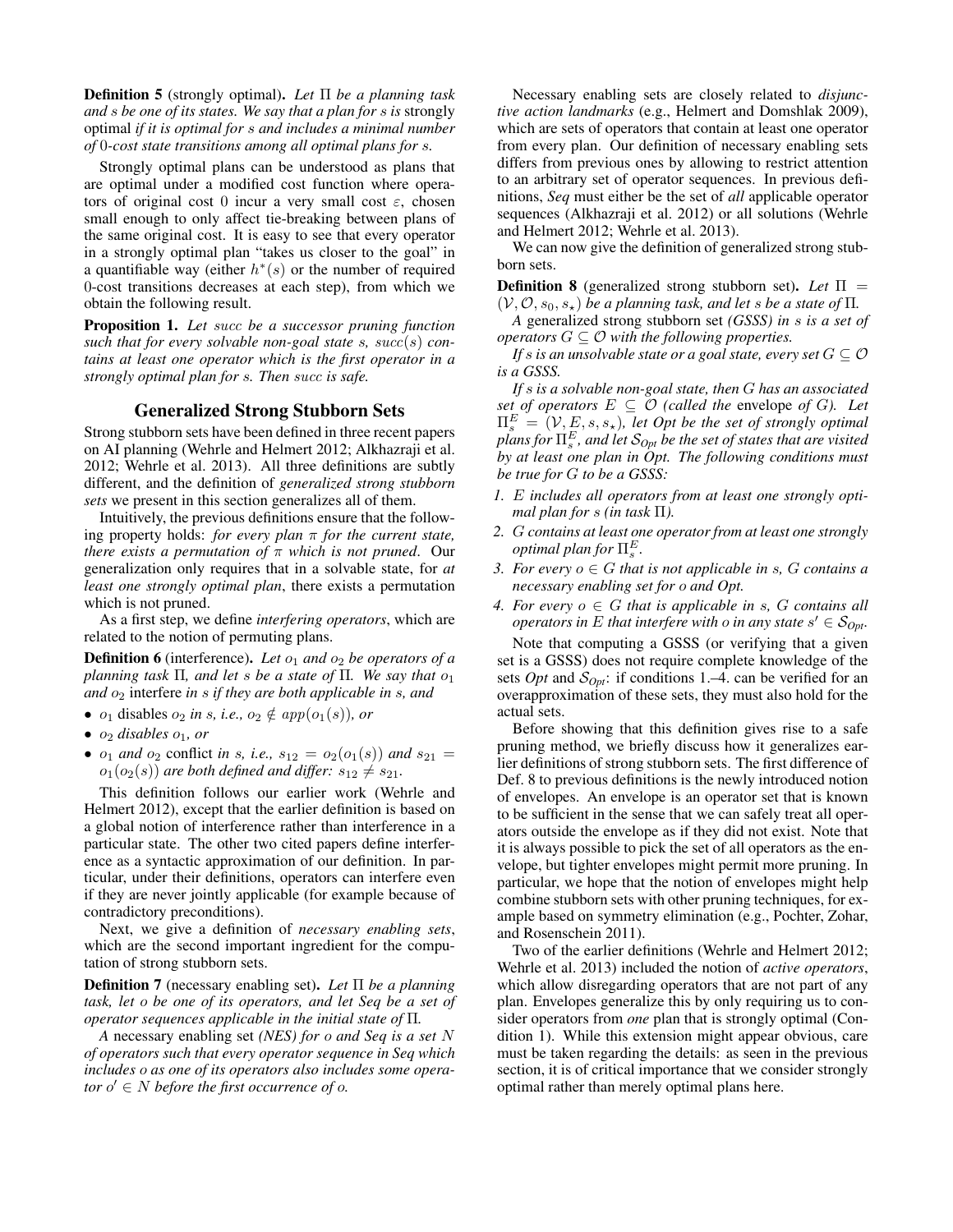Related to this, the second difference of Def. 8 to previous definitions is that Condition 2 only requires that the stubborn set contains one operator from *one* strongly optimal plan, while previous definitions require inclusion of a disjunctive action landmark, which means including one operator from *every* plan, including nonoptimal plans. While we do not exploit this generalization algorithmically in this paper, we think that it could be usefully integrated with the notion of *intended effects* by Karpas and Domshlak (2012).

The final difference to previous definitions is that Def. 8 considers necessary enabling sets and operator interference at a finer level of detail, restricting attention to strongly optimal plans and the states they visit. We will later see that using a more fine-grained notion of interference here than in the work of Wehrle et al. can lead to significant performance improvements in the computation of strong stubborn sets.

We conclude this section by showing that successor pruning based on generalized strong stubborn sets is safe.

**Theorem 1.** *Let* succ *be a successor pruning function defined as succ*(s) =  $G(s) \cap app(s)$ , where  $G(s)$  *is a generalized strong stubborn set in* s*. Then* succ *is safe.*

**Proof:** Let s be a state and G be a GSSS in s. We show that if  $s$  is a solvable non-goal state, then  $G$  contains an operator which is the first operator in a strongly optimal plan for s. The claim then follows with Proposition 1.

Let E denote the envelope of G, and let  $\Pi_s^E$ , Opt and  $\mathcal{S}_{Opt}$ be defined as in Def. 8. In the following, we refer to the four conditions of Def. 8 as C1–C4.

Every plan of  $\Pi_s^E$  (for its initial state s) is a plan for state s of Π because the two tasks only differ in their initial states and in the set of operators, and the operator set  $E$  of  $\Pi_s^E$  is a subset of the operator set  $\mathcal O$  of  $\Pi$ . Further, because of C1 at least one strongly optimal plan for  $s$  in  $\Pi$  is also present in  $\Pi_s^E$ . It follows that strongly optimal plans for  $\Pi_s^E$  are also strongly optimal for state  $s$  in  $\Pi$ . Hence it is sufficient to show that  $G$  contains the first operator of some strongly optimal plan for  $\Pi_s^E$ .

Let  $\pi = o_1, \ldots, o_n$  be a strongly optimal plan for  $\Pi_s^E$ of which at least one operator is contained in G. Such a plan must exist because of C2. Let  $k \in \{1, \ldots, n\}$  be the minimal index for which  $o_k \in G$ .

We show by contradiction that  $o_k$  is applicable in s. Assume it were not applicable. Because  $o_k \in G$ , C3 guarantees that  $G$  contains a necessary enabling set for  $o_k$  and  $Opt$ . *Opt* contains the plan  $\pi$ , so by the definition of necessary enabling sets, G must contain one of the operators in  $\pi$  that occur before  $o_k$ . This is a contradiction to the choice of k. It follows that  $o_k$  is applicable in s.

Let  $s^0, \ldots, s^n$  be the sequence of states visited by  $\pi$ :  $s^0 =$ s, and  $s^i = o_i(s^{i-1})$  for all  $1 \le i \le n$ . Because  $\pi$  is strongly optimal, all these states are contained in S*Opt*.

It follows that  $o_k$  does not interfere with any of the operators  $o_1, \ldots, o_{k-1}$  in any of the states  $s^j$ : if it did, then from C4 (with  $o = o_k$ ), the interfering operators would be contained in  $G$ , again contradicting the minimality of  $k$ .

We now show that if  $o_k$  is not already the first operator in π, it can be shifted to the front of π. Consider the case where  $k > 1$  (otherwise  $o_k$  is already at the front). We already

know that  $o_k$  is applicable in  $s^0$ ; also,  $o_1$  is applicable in  $s^0$  (or  $\pi$  would not be applicable in s). Because  $o_1$  and  $o_k$ do not interfere in  $s^0$ , it follows that  $o_1$  does not disable  $o_k$ , and hence  $o_k$  is also applicable in  $s^1$ . This argument can be repeated to show that  $o_k$  is applicable in all states  $s^j$  with  $j < k$ . In particular, it is applicable in  $s^{k-2}$ , the state right before the one in which it is applied in  $\pi$ . Therefore, in this state,  $o_{k-1}$  and  $o_k$  are both applicable and do not interfere, so they can be applied in either order, leading to the same state:  $s^k = o_k(o_{k-1}(s^{k-2})) = o_{k-1}(o_k(s^{k-2})).$  Hence we can swap  $o_{k-1}$  and  $o_k$  in  $\pi$  and still have a valid plan.

This argument can be repeated to swap  $o_k$  to position  $k - 2$ ,  $k - 3$  and so on, until we end up with the plan  $\pi' = \overline{o_k, o_1, \ldots, o_{k-1}, o_{k+1}, \ldots, o_n}$ . Because  $\pi'$  is a permutation of  $\pi$ , it has the same cost and same number of 0cost operators as  $\pi$  and consists of the same set of operators, so it is also a strongly optimal plan for  $\Pi_s^E$ . Its first operator,  $o_k$ , belongs to G. We have found a strongly optimal plan for  $\Pi_s^E$  whose first operator is in G, concluding the proof.

#### **Strategies for Computing GSSSs**

In this and the following sections, we investigate different methods for computing generalized strong stubborn sets that exploit the degrees of freedom given by the definition. To keep our discussion from becoming too lengthy, we will focus on the *strategies*, i.e., what is computed rather than how it is computed. Our implementations build on the strong stubborn set implementation by Wehrle et al. (2013).

We will vary three aspects of the algorithm: the envelope (Condition 1), the way that interference is approximated (Condition 4), and the choice of seed operators and necessary enabling sets (Conditions 2 and 3).

# **Envelope Strategies**

We consider two strategies for choosing the envelope of a GSSS. The first strategy is to use the *full* envelope which includes all operators of the planning task. This requires no computation, but means that we might compute unnecessarily large stubborn sets because we need to add interfering operators that are not actually relevant, whose addition can in turn cause further operators to be added.

The second strategy is to use the set of *active* operators as the envelope. Restricting stubborn sets to active operators is not a new idea, but the impact of such a restriction has not been previously evaluated in isolation.

Previous papers give different definitions of active operators. Wehrle and Helmert (2012) define operators as active if they can be part of a plan from the current state. This is a quite informative notion, but intractable to compute. The definition of Wehrle et al. (2013) considers an operator active if it is active, according to the earlier definition, in all single-variable projections of the planning task. We adopt the latter definition in this paper.

#### **Strategies for Approximating Interference**

The exact notion of operator interference in our generalized strong stubborn set definition is intractable to compute, so practical approaches need to overapproximate it. Recent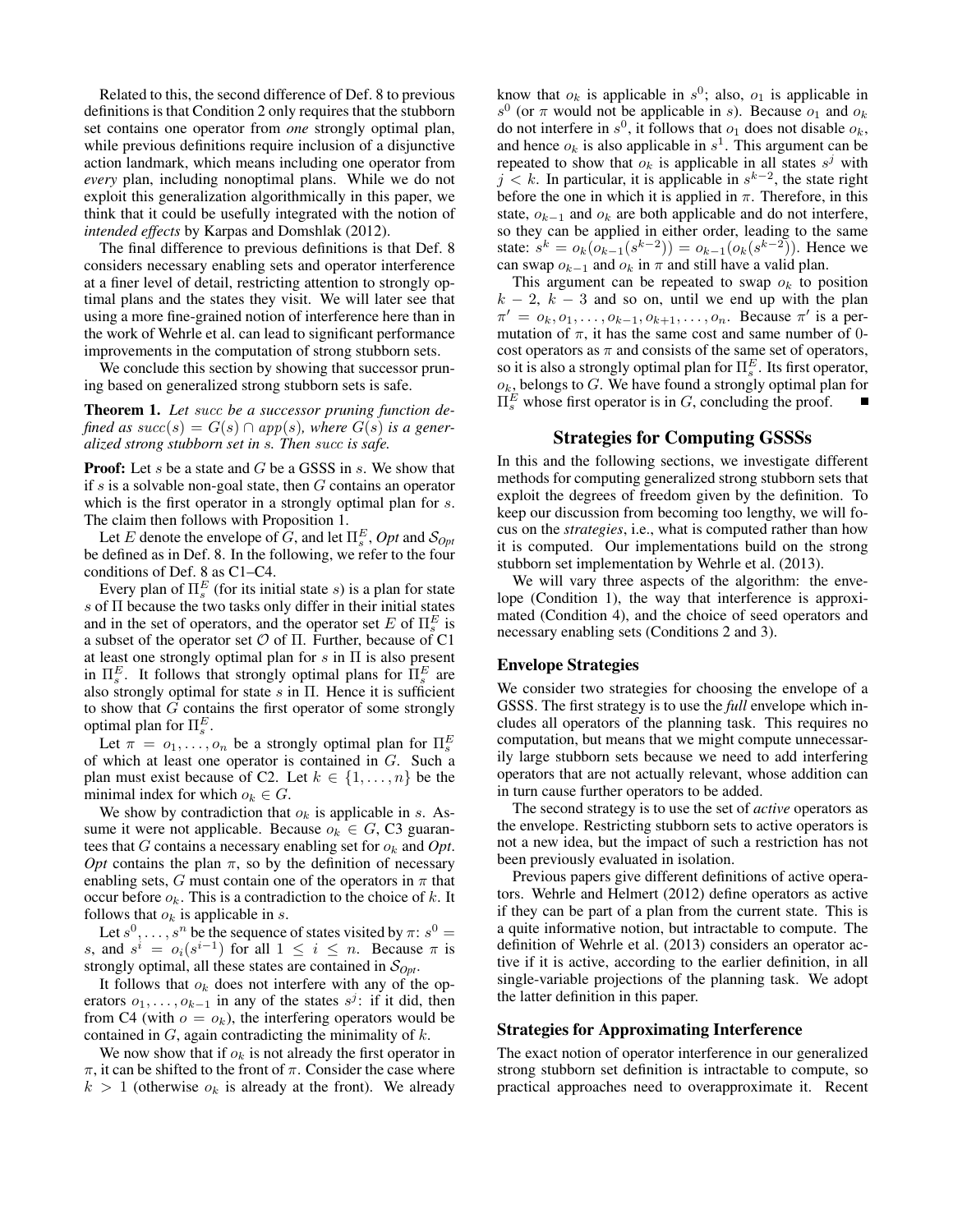work in model checking shows that fine approximations of interference can improve pruning power of stubborn set approaches (Geldenhuys, Hansen, and Valmari 2009), but does not suggest strategies that are at the same time powerful and efficiently computable.

We will consider two strategies. The first strategy is the purely *syntactic* approximation of operator interference that has been used in previous implementations of strong stubborn sets in planning (Alkhazraji et al. 2012; Wehrle et al. 2013). Under this definition,  $o_1$  is considered to disable operator  $o_2$  if there exists a variable  $v \in \text{effvars}(o_1) \cap$  $prevars(o_2)$  such that  $eff(o_1)[v] \neq pre(o_2)[v]$ , and  $o_1$  and  $o_2$  conflict if there exists a variable  $v \in \text{effvars}(o_1) \cap$ effvars( $o_2$ ) with eff  $(o_1)[v] \neq$  eff  $(o_2)[v]$ . Operators interfere if they conflict or either disables the other; the notion is not state-dependent.

The second strategy additionally employs *mutex* reasoning: if operators  $o_1$  and  $o_2$  have mutually exclusive preconditions, they can never be simultaneously applicable and hence cannot interfere. Apart from this additional test, interference is computed as in the syntactic approach. In our implementation, we use the mutex information provided by the Fast Downward planner (Helmert 2009) to determine mutually exclusive preconditions.

#### **Seed Operators and Necessary Enabling Sets**

The remaining major choice points when computing generalized strong stubborn sets that we explore in this paper is the choice of *seed operators*, i.e., the operator(s) that are included in the stubborn set to satisfy Condition 2 of Def. 8, and the choice of necessary enabling set for inapplicable operators in Condition 3. These two choices are related: for seed operators, we need operators that can help us towards achieving currently unsatisfied goal conditions, while necessary enabling sets consist of operators that can help us towards achieving currently unsatisfied operator preconditions. Due to this similarity, we handle these choice points together.

All previous approaches for computing strong stubborn sets in planning resolve these choice points in a similar way: for Condition 2, they select a variable  $v$  with a defined goal value where the current state has a different value for  $v$ , and then include all achievers of this variable in the stubborn set. For Condition 3, they select a variable  $v$  for which the given operator has an unsatisfied precondition in the current state and then include all achievers of this precondition in the stubborn set.

We follow the same approach in this paper and investigate different strategies for deciding *which* unsatisfied goal/precondition variable to choose in cases where there are multiple options. Different strategies for resolving these choices have not yet been compared in previous work, but as we will see in the following, resolving these choices in a reasonable way can be rather critical for performance. Because we discuss this choice point more thoroughly than envelopes or interference relations, it deserves its own section, which comes next.

## **Strategies for Choosing Unsatisfied Conditions**

In this section, we investigate various strategies for selecting from a set of unsatisfied conditions (either operator preconditions or goals). As discussed in the previous section, this is a subproblem that arises within strategies for determining seed operators or necessary enabling sets.

Roughly speaking, the choice of unsatisfied condition determines which subproblem the search algorithm should focus on next. For example, in a planning task with two unsatisfied and causally unrelated goals, the stubborn set will only contain operators that are relevant to the chosen goal.

Previous work in AI planning has not given this question much consideration. In the SSS-EC algorithm by Wehrle et al. (2013), unsatisfied conditions are chosen in such a way that dominance over the Expansion Core algorithm (Chen and Yao 2009) is guaranteed, but Expansion Core itself resolves choices of this kind arbitrarily. In the only other paper that reports experimental results for a stubborn set method (Alkhazraji et al. 2012), the question is not considered at all. A look at the implementations of both algorithms shows that (apart from the special considerations in SSS-EC related to the Expansion Core algorithm), when choosing between conditions on two variables v and  $v'$ , the one that occurs earlier in the variable order of the underlying Fast Downward planner is preferred. The variable order in Fast Downward is in turn based on an approximate topological sorting of the causal graph of the task (Helmert 2006). In the following, we refer to these selection strategies as *SSS-EC* and *Fast Downward*.

#### **Static Variable Orderings**

Intuitively, it appears attractive to select unsatisfied conditions in such a way that the search algorithm does not "jump" between different goals and subgoals too often. Again considering the case of two causally unrelated goals, if the search algorithm selects the same unsatisfied goal in a child state as in its parent whenever possible, then the search algorithm will solve the two subtasks sequentially, which appears to be a very reasonable approach.

One simple way to ensure that the same condition is chosen in parent and child states most of the time is to define a fixed ordering between variables and prefer unsatisfied conditions on variables that are minimal according to this ordering. We call such a strategy a *static variable ordering strategy*. The Fast Downward strategy discussed above is a static variable ordering strategy.

In our experiments, we will compare the Fast Downward order to a natural baseline variable ordering called *static small*. Under the static small ordering, variables that appear in the effects of fewer operators are always preferred over variables that appear in the effects of more operators.

We now give a simple example illustrating how static variable orderings can lead to exponentially smaller state spaces than other strategies for choosing unsatisfied conditions.

**Example 1.** *Let*  $\Pi = (\mathcal{V}, \mathcal{O}, s_0, s_*)$  *be a planning task with* 

- $\bullet \ \mathcal{V} = \{v_1, \ldots, v_n\}$
- $\mathcal{O} = \{o_i^j \mid 1 \le i \le n, 1 \le j \le 3\}$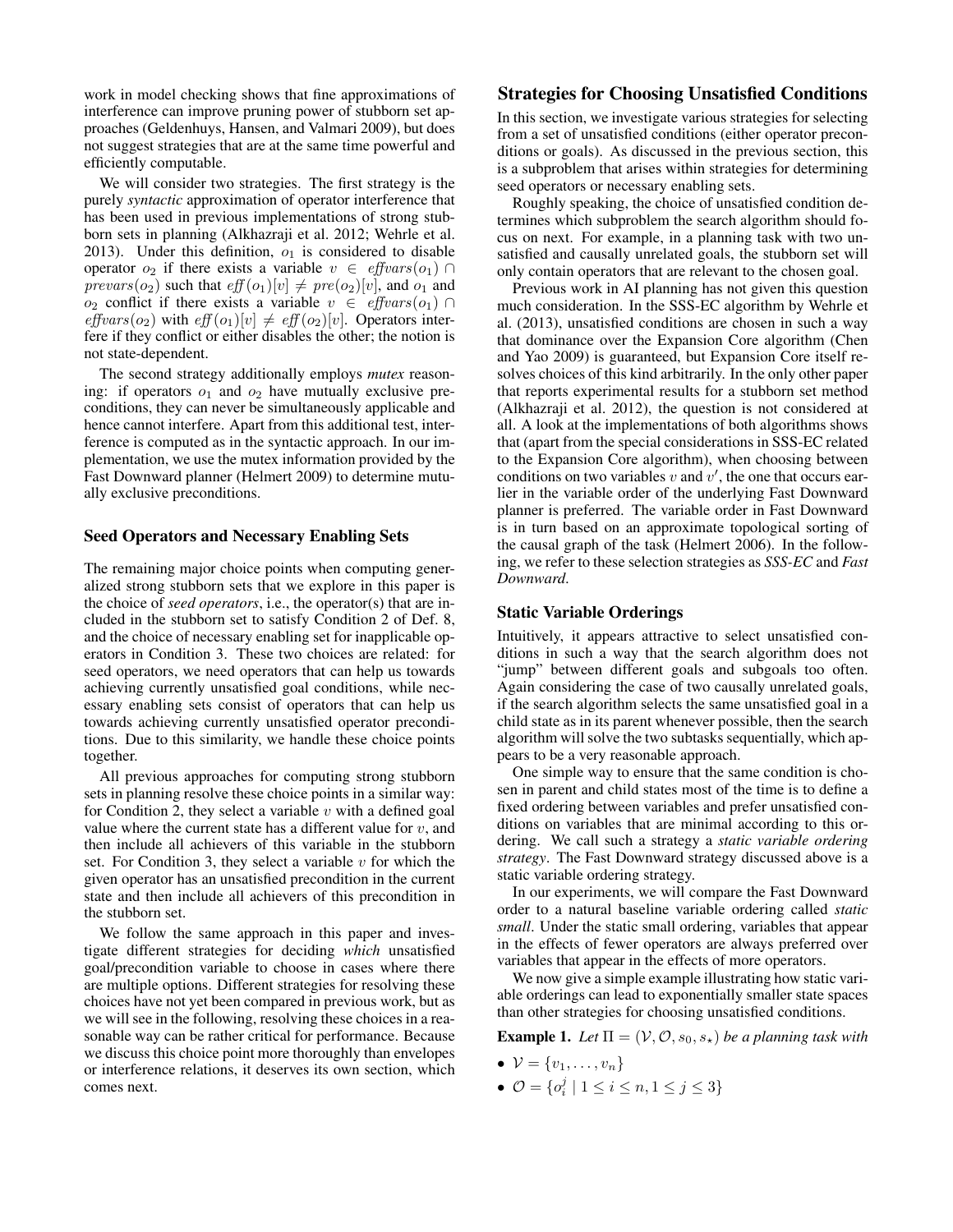- $pre(o_i^1) = \{v_i \mapsto 0\}$ ,  $eff(o_i^1) = \{v_i \mapsto 1\}$  for  $1 \le i \le n$
- $pre(o_i^2) = \{v_i \mapsto 1\}$ ,  $eff(o_i^2) = \{v_i \mapsto 0\}$  for  $1 \le i \le n$
- $pre(o_i^3) = \{v_i \mapsto 1\}$ ,  $eff(o_i^3) = \{v_i \mapsto 2\}$  for  $1 \le i \le n$
- $cost(o) = 1$  *for all*  $o \in \mathcal{O}$
- $s_0 = \{v_i \mapsto 0 \mid 1 \leq i \leq n\}$
- $s_\star = \{v_i \mapsto 2 \mid 1 \leq i \leq n\}$

*We assume a GSSS algorithm that uses the full envelope. When expanding state* s*, the GSSS computation will select a variable*  $v_i$  with  $s[v_i] \neq 2$ , and it will generate exactly *the applicable operators that modify the selected variable*  $v_i$ . (Note that  $o_i^2$  and  $o_i^3$  interfere in s if  $s[v_i] = 1$ .)

If the unsatisfied goal  $v_i \mapsto 2$  is selected according to a *static variable order, the size of the reachable state space is only* Θ(n)*: only states along a single optimal solution are generated. (All states generated via operators* o 2 i *are duplicates in this case.)*

*However, without a static order, it is possible that*  $\Omega(2^n)$ *states are generated. To see this, let*  $\sigma_0, \ldots, \sigma_{2^n-1}$  *be a Gray code sequence over*  $\{0,1\}^n$  *with*  $\sigma_0 = (0,\ldots,0)$ *, i.e., a sequence of* n*-tuples over* {0, 1} *where each possible* n*-tuple occurs exactly once and consecutive elements differ in exactly one position. (It is well-known that such sequences exist.) We identify such* n*-tuples with states of* Π  $where \ s[v_i] \in \{0,1\} \text{ for all } 1 \leq i \leq n.$  Consider a goal *selection strategy which, in a state* s *which corresponds to the tuple*  $\sigma_m$  with  $m < 2^n - 1$  *selects the unsatisfied goal*  $v_i \mapsto 2$  where  $i$  is the unique tuple position in which  $\sigma_m$  and σm+1 *differ. It is easy to verify that all* 2 <sup>n</sup> *states in the Gray code sequence are part of the reachable state space.*

#### **Relationship to Tunnel Macros**

The idea to avoid jumping around unnecessarily in a statespace search has also motivated other pruning methods (not based on stubborn sets). One such method is *action tunneling*, a pruning technique that has originally been proposed for the Sokoban puzzle by Junghanns and Schaeffer (2001), generalized to domain-independent planning with unary tunneling operators by Coles and Coles (2010), and further generalized by Nissim, Apsel, and Brafman (2012). Here we follow the definition of Coles and Coles for unary operators, which is sufficient for the following discussion.

**Definition 9** (tunnel macro, based on Coles & Coles 2010)**.** *Let*  $\Pi = (\mathcal{V}, \mathcal{O}, s_0, s_*)$  *be a planning task, and let*  $o \in \mathcal{O}$  *be an operator with eff*  $(o) = \{v \mapsto d\}$ *. Let*  $s_{min} := \{(v, d)\} \cup$  $\{(v', d') \in pre(o) \mid v' \neq v\}$  (this is a set of facts guaranteed *to hold in the successor state*  $o(s)$ *).* 

*Then* o allows a tunnel *if*  $s_*(v) \neq d$  *and every operator*  $\alpha'$  with  $pre(\alpha')[v] = d$  is unary<sup>1</sup>, has an effect on v, and  $pre(o') \subseteq s_{min}$ . If o allows a tunnel, then only these opera*tors* o ′ *may be applied after* o*.*

The previous example suggests similarities between tunneling and stubborn set methods with static variable orders: in both cases, after setting variable  $v_i$  to the "intermediate" value 1,  $v_i$  must be modified again immediately afterwards. However, we will show that the two techniques are incomparable: either can lead to exponentially smaller reachable state spaces than those obtained by the other method.

For one direction of this argument, we again refer to Example 1. As discussed there, stubborn-set techniques with a static variable order only generate a reachable state space of size  $\Theta(n)$ . While tunneling can skip over states with  $s[v_i] = 1$ , it will generate all  $2^n$  possible states where variables have values in  $\{0, 2\}$ .

The following example shows that there are also cases where the reachable state space of the stubborn set method (even with a static variable order) is larger than for tunneling by an exponential factor in the size of the planning task.

**Example 2.** *Let*  $\Pi = (\mathcal{V}, \mathcal{O}, s_0, s_*)$  *be a planning task with* 

- $V = \{v_1, \ldots, v_n, g\}$
- $\mathcal{O} = \{o_i^j \mid 1 \le i \le n, 1 \le j \le 4\}$
- $pre(o_i^1) = \{v_i \mapsto 0\}, \text{ eff}(o_i^1) = \{v_i \mapsto 1\}$
- $pre(o_i^2) = \{v_i \mapsto 1\}$ ,  $eff(o_i^2) = \{v_i \mapsto 2\}$
- $pre(o_i^3) = \{v_i \mapsto 2\}, \text{ eff}(o_i^3) = \{v_i \mapsto 3\}$
- $\text{pre}(o_i^4) = \{v_i \mapsto 3\}, \text{eff}(o_i^4) = \{g \mapsto 1\}$
- $cost(o) = 1$  *for all*  $o \in \mathcal{O}$
- $s_0 = \{v \mapsto 0 \mid v \in \mathcal{V}\}\$
- $s_{\star} = \{g \mapsto 1\}$

*Strong stubborn sets obtain no pruning: in a non-goal* state, every disjunctive action landmark includes either  $o_i^4$ *or* (if  $s[v_i] \neq 3$ ) one of the operators "on the way" to  $o_i^4$ . *After adding necessary enabling sets for inapplicable operators, the stubborn set includes all applicable operators. Hence, states with all value combinations of all*  $v_i$  *are reachable, and the size of the reachable state space is*  $\Theta(4^n)$ *.* 

*In contrast, with action tunneling, all applicable operators in*  $s_0$  *induce a tunnel that avoids the exponential blowup induced by "intermediate" states with variable values in*  ${1, 2}$ *: in a state where*  $s[v_i] \in {1, 2}$ *, this variable must be increased immediately afterwards, so at most one variable can hold a value in* {1, 2} *in a reachable state. The size of the reachable state space is therefore reduced to*  $\Theta(n2^n)$ *(where the factor* n *is caused by the fact that one of the* n *variables can hold a value in* {1, 2}*).*

Note that the example assumes a *non-generalized* strong stubborn set approach where the computed stubborn set must be seeded by a disjunctive action landmark. Better pruning, on par with tunneling, can be obtained with the generalized approach by setting a tight envelope or seeding the stubborn set with a non-landmark to satisfy Condition 1 of the GSSS definition. However, in both cases the required knowledge that the GSSS constraints are satisfied would need to come from an additional source of information (such as symmetry reduction techniques).

We conclude from the two examples:

**Proposition 2.** *Strong stubborn sets and action tunneling are incomparable techniques in terms of pruning power.*

<sup>&</sup>lt;sup>1</sup>Coles and Coles give a slightly more general definition that additionally allows o ′ to affect variables of *irrelevant resources*. However, as noted by Nissim, Apsel, and Brafman (2012), these are essentially variables that are useless and can be removed from the planning task.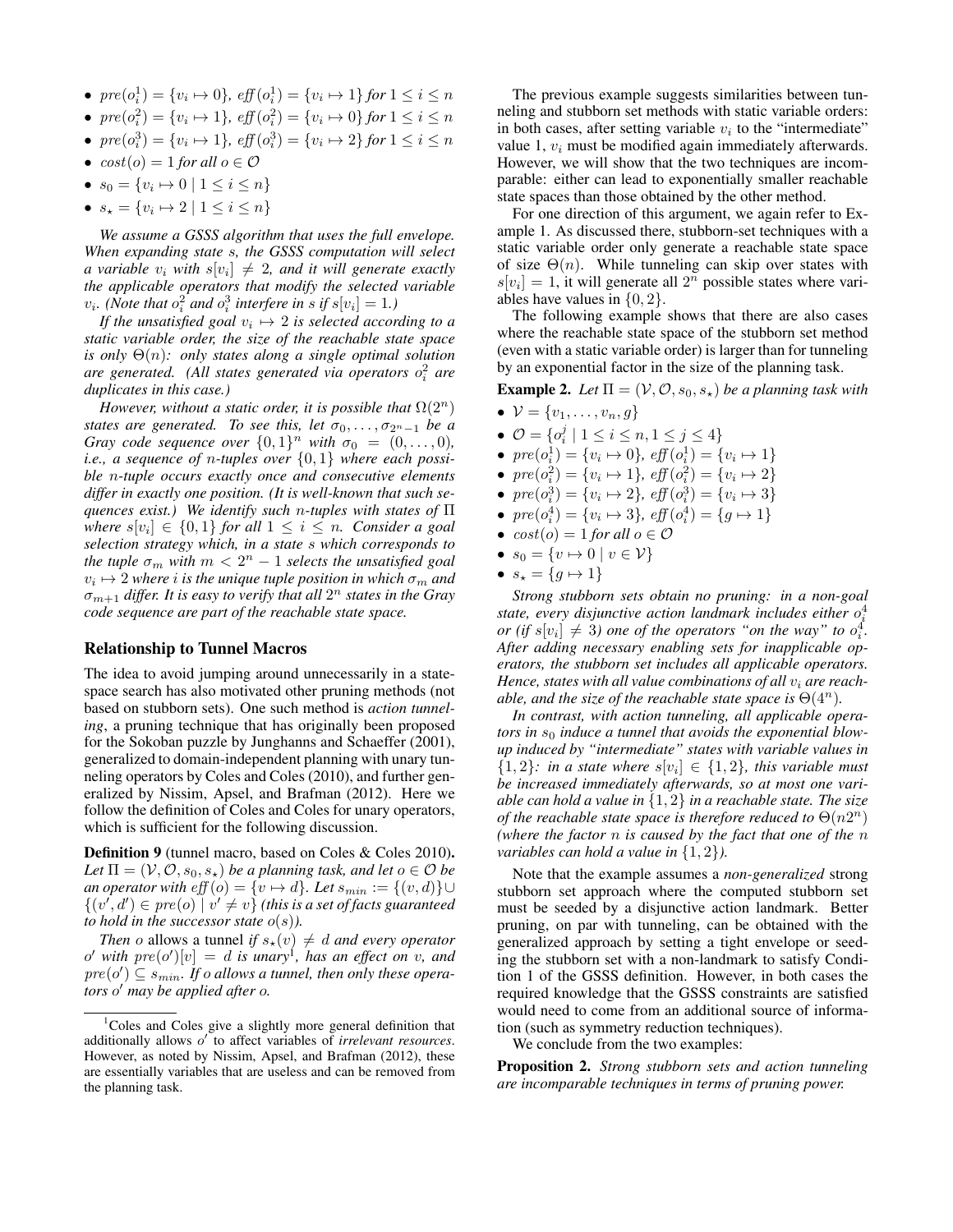## **Dynamic Strategies**

In contrast to a static variable order, dynamically choosing unsatisfied conditions in every state offers more flexibility – obviously, every static strategy can be trivially simulated with a dynamic approach.

Perhaps the simplest conceivable dynamic strategy is the *random* one, which always selects among unsatisfied conditions uniformly randomly. Following the previous discussion, we would expect this random strategy to jump between subgoals more than a static variable order would, and we expect that this would be detrimental to performance. We include the random strategy in our experimental evaluation to test this hypothesis and to serve as a baseline for more sophisticated approaches.

The SSS-EC strategy used by Wehrle et al. (2013) mentioned at the beginning of this section is also an example of a dynamic strategy. The precise choice is quite complicated and depends on the current state of the stubborn set computation (see Rule SSS5 in their paper). The reason for their complicated rule is that it partially mimics design aspects of the Expansion Core algorithm, as the objective of SSS-EC is to find a stubborn set method that dominates the Expansion Core method in terms of pruning power.

The last two strategies we consider are motivated by the idea that an intuitive measure for the quality of a stubborn set is its size: all other things being equal, it seems reasonable to prefer smaller stubborn sets because they are likely to contain fewer applicable operators, maximizing pruning.

The first of these strategies is called *dynamic small* and is a dynamic counterpart of the *static small* strategy discussed previously. Whenever we must select a fact from a set of unsatisfied conditions, we count the achievers for each fact that are not already part of the currently computed stubborn set. Facts minimizing this number are preferred.

The second strategy, which we call the *Laarman* strategy, comes from the model checking literature (Laarman et al. 2013). It takes into account that only *applicable* operators in the stubborn set affect the amount of pruning and hence counts inapplicable operators less heavily than applicable ones when selecting among unsatisfied conditions. In more detail, it assigns a *weight* to a necessary enabling set, defined as the sum of weights of the contained operators, where the weight of operator  $o$  is defined as

$$
weight(o, s, G) := \begin{cases} 1, & \text{if } o \notin app(s) \text{ and } o \notin G \\ K, & \text{if } o \in app(s) \text{ and } o \notin G \\ 0, & \text{otherwise} \end{cases}
$$

,

where G is the GSSS currently being computed and  $K \geq 1$ is a parameter of the method. In our experiments, we use  $K = 10<sup>2</sup>$  Note that it is reasonable to assign a non-zero weight to inapplicable operators because including them in the stubborn set can indirectly lead to the inclusion of further applicable operators.

| envelope/                               |     | static orders | dynamic orders |       |         |        |  |
|-----------------------------------------|-----|---------------|----------------|-------|---------|--------|--|
| interference                            | FD  | small         | random         | small | Laarman | SSS-EC |  |
| full/syntactic                          | 801 | 801           | 759            | 789   | 789     | 798    |  |
| full/mutex                              | 808 | 806           | 778            | 796   | 795     | 814    |  |
| active/syntactic                        | 802 | 803           | 765            | 793   | 792     | 800    |  |
| active/mutex                            | 807 | 809           | 784            | 799   | 797     | 813    |  |
| 763<br>baseline (no successor pruning): |     |               |                |       |         |        |  |

Table 1: Coverage results overview. Best configuration in bold, previous algorithms from the literature (Alkhazraji et al. 2012; Wehrle et al. 2013) in italics.

## **Experimental Evaluation**

We now experimentally evaluate the GSSS strategies presented in the previous two sections. To summarize, we vary the following three different aspects of the computation:

- envelope: *full* or *active*
- interference: *syntactic* or *mutex*
- unsatisfied condition choice: static strategies *FD* (Fast Downward) and *static small*; dynamic strategies *random*, *SSS-EC*, *dynamic small* and *Laarman*

We evaluate all 24 possible configurations, as well as a baseline algorithm without successor pruning, in the context of an A<sup>∗</sup> search with the LM-Cut heuristic (Helmert and Domshlak 2009). The base implementation is identical to Wehrle et al. (2013), where in particular the interference relation of the operators is computed in a preprocessing step. The combination *full*-*syntactic*-*FD* is the algorithm by Alkhazraji et al. (2012), and *active*-*syntactic*-*SSS-EC* is the algorithm by Wehrle et al. (2013).

We used Intel Xeon E5-2660 CPUs (2.2 GHz) with a 30 minute timeout and 2 GB memory bound. We tested all tasks from all IPC 1998–2011 domains supported by the planner.

**Overall Coverage**. Table 1 shows an overview of *coverage*, i.e., total number of tasks solved within the given time and memory bounds. Coverage is a commonly used measure for evaluating optimal planners. For example, it was used at the previous two IPCs to rank optimal planners.

We remark that even small improvements in coverage are hard to achieve for optimal planners on this benchmark suite because tasks tend to increase in difficulty rapidly. For example, at IPC 2011, the planners ranked 2nd to 5th were separated by less than 2% in terms of coverage. (The winner was set off by a larger margin of 9–10%, but it was a portfolio system, while we compare individual algorithms.) The table shows the following trends:

- Using the *active operator* envelope instead of the *full* envelopes is mildly beneficial in most cases. In 10 of the 12 settings for the other parameters, more tasks (between 1–6) are solved when using active operators, whereas the performance decreases in two settings (by 1). Unfortunately, a performance decrease in particular occurs in the configuration which is best overall. All in all, using active operators appears at best mildly beneficial.
- Using the *mutex-based* interference criterion instead of the syntactical criterion used in previous work leads to

<sup>2</sup>Laarman et al. do not give conclusive evidence regarding good parameter choices; in our experiments, we use  $K = 10$  (we observed very similar coverage results for  $K = 5$ ,  $K = 20$ , and  $K = 100$ , which differed at most by 1 compared to  $K = 10$ ).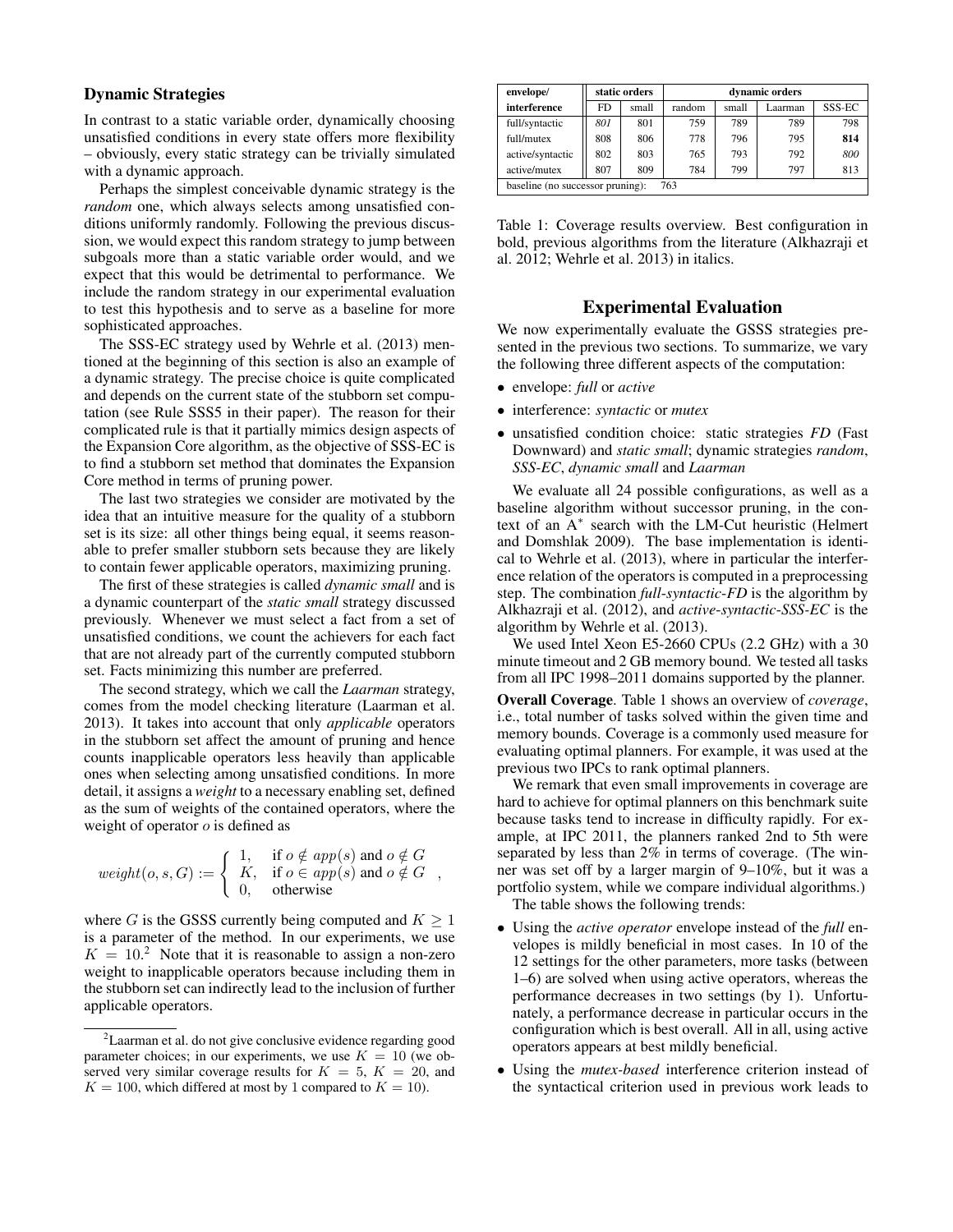substantial improvements of 5–19 tasks in all 12 combinations of the other parameters. This includes significant gains (13–16 tasks) for some of the best configurations. This technique clearly seems to be worth using.

• To choose between unsatisfied conditions, the *random* strategy is worst by a wide margin. For all four combinations of the other parameters, it solves 13–30 tasks fewer than the second-worst strategy, and in the combination with a full envelope and syntactic interference it is even worse than the baseline which does not perform any successor pruning (759 vs. 763 solved tasks).

Among the other strategies, the ones using static variable orders (*FD* and *small*) and the dynamic strategy *SSS-EC* perform best, outperforming the ones that attempt to minimize the size of stubborn sets dynamically (*dynamic small* and *Laarman*).

• The new best approach, *full-mutex-SSS-EC* solves 814 tasks, compared to 801 (Alkhazraji et al. 2012) or 800 (Wehrle et al. 2013) for the previous state of the art and to 763 without successor pruning.

As a baseline, we also report experimental results for blind search, which solves 510 tasks without successor pruning. Applying *SSS-EC* with the full envelope yields a coverage of 524 and 550 (with syntactic and mutex-based interference, respectively), whereas *SSS-EC* with the active operator envelope yields a coverage of 526 and 552 (syntactic/mutex). Overall, we observe similar trends as with LM-Cut: *SSS-EC* is beneficial, active operators are mildly beneficial, whereas the mutex-based operator interference increases coverage more significantly.

**Amount of Pruning**. To get some estimate of the amount of pruning obtained by each of the methods, Table 2 shows the number of generated states for each algorithm. Results are reported as the geometric average over all tasks solved by all approaches, including the non-pruning baseline. Note that the true advantage of the pruning methods is larger because there are many cases in which pruning is immensely beneficial but which do not show up in the averages because they cannot be solved by the baseline.

The contribution of active operator envelopes is again marginal. Interestingly, the same holds for mutex-based interference, which significantly improves coverage. The experimental data reveals that the tighter interference relation can reduce the overhead of the stubborn set computation rather than cause more pruning. A closer look at the results reveals the following reasons. First, applying the mutexbased interference relation can reduce the size of the stubborn sets, especially with respect to the number of inapplicable operators. We observe a particularly large reduction in the Logistics00 domain: for example, the size of the strong stubborn sets in the initial states is roughly cut in half in the largest instances 15-0 and 15-1 (158 vs. 83 operators). An additional reason for the reduced overhead (on a more technical level) is the reduced number of operator processing steps during the fixed-point computation of *SSS-EC*. In particular, the *SSS-EC* implementation requires processing the operators disabled by an operator already contained in the set, and fewer dependencies in turn require fewer such

| envelope/                                 | static orders |       | dynamic orders |       |        |        |  |
|-------------------------------------------|---------------|-------|----------------|-------|--------|--------|--|
| interference                              | FD.           | small | random         | small | aarman | SSS-EC |  |
| full/syntactic                            | 10252         | 10022 | 13088          | 8917  | 9252   | 9261   |  |
| full/mutex                                | 9521          | 9333  | 12075          | 8995  | 9333   | 9261   |  |
| active/syntactic                          | 10099         | 9976  | 12816          | 8912  | 9252   | 9252   |  |
| active/mutex                              | 9403          | 9308  | 11594          | 8992  | 9330   | 9252   |  |
| 15840<br>baseline (no successor pruning): |               |       |                |       |        |        |  |

Table 2: Generated states (geometric mean on commonly solved tasks). Best configurations in bold, previous algorithms (Alkhazraji et al. 2012; Wehrle et al. 2013) in italics.

|                        |                | full           |                | active         |                |
|------------------------|----------------|----------------|----------------|----------------|----------------|
| coverage               | baseline       | syntactic      | mutex          | syntactic      | mutex          |
| airport $(50)$         | 28             | 29             | 29             | 29             | 29             |
| logistics00(28)        | 20             | 20             | 21             | 20             | 21             |
| openstacks-opt08 (30)  | 19             | 19             | 22             | 20             | 22             |
| openstacks-opt11 (20)  | 14             | 14             | 17             | 15             | 17             |
| parcprinter-08 (30)    | 18             | 30             | 30             | 30             | 30             |
| parcprinter-opt11 (20) | 13             | 20             | 20             | 20             | 20             |
| parking-opt11 (20)     | 3              | $\overline{c}$ | $\overline{c}$ | $\overline{c}$ | $\overline{c}$ |
| rovers $(40)$          | $\overline{7}$ | 10             | 10             | 10             | 10             |
| satellite (36)         | $\overline{7}$ | 11             | 12             | 11             | 12             |
| scanalyzer-08 (30)     | 15             | 12             | 15             | 12             | 15             |
| scanalyzer-opt11 (20)  | 12             | 9              | 12             | 9              | 12             |
| sokoban-opt08 (30)     | 30             | 29             | 30             | 29             | 30             |
| visitall-opt11 (20)    | 11             | 10             | 11             | 10             | 10             |
| woodworking-opt08 (30) | 17             | 27             | 27             | 27             | 27             |
| woodworking-opt11 (20) | 12             | 19             | 19             | 19             | 19             |
| Sum (424)              | 226            | 261            | 277            | 263            | 276            |
| Overall sum (1396)     | 763            | 798            | 814            | 800            | 813            |

Table 3: Coverage details for *SSS-EC*. Best results in bold. Domains where all algorithms perform identically are not shown individually, but included in the overall sum.

processing steps. Finally, with fewer dependencies the algorithm can afford to precompute the operator interference relation more often within the memory bounds, allowing us to solve the additional instances in the Scanalyzer domain. Overall, we observe that applying the mutex-based interference makes an efficient implementation of strong stubborn sets easier to achieve.

Comparing strategies for selecting unsatisfied conditions, we see that the dynamic *small* approach, which attempts to minimize the stubborn set, obtains most pruning, followed by *Laarman* and *SSS-EC*. The inferior coverage of *small* and *Laarman* compared to *FD* and *SSS-EC* can be explained by the (considerable) overhead incurred by dynamically counting how many new operators would need to be added to the stubborn set at every stage. The random strategy offers much less pruning than all other methods, even though it still offers substantial pruning compared to the baseline.

**Per-Domain Coverage**. We conclude our discussion of experimental results with a look at per-domain coverage for the *SSS-EC* strategy (Table 3). We focus on three configurations: *baseline* (no successor pruning), *active/syntactic* (the state-of-the-art algorithm by Wehrle et al., 2013), and *full/mutex* (the best strategy introduced in this paper).